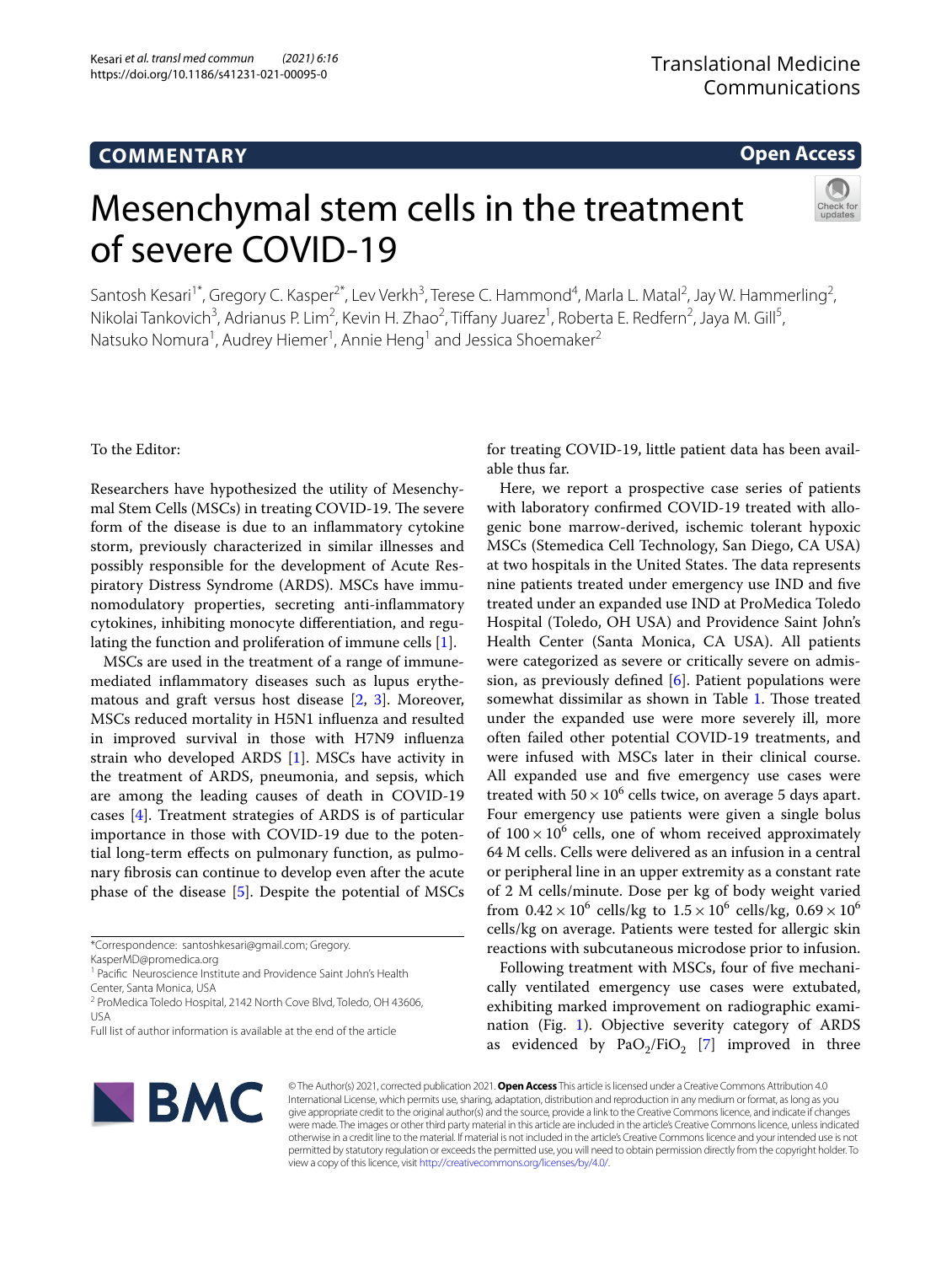|                                                                    | All patients ( $n = 14$ ) | Emergency use $(n=9)$ | Expanded use $(n=5)$ |
|--------------------------------------------------------------------|---------------------------|-----------------------|----------------------|
| Median age - years (range)                                         | $58.5(30 - 84)$           | $64(56-84)$           | $38.0(30 - 59)$      |
| Female sex $- n$ (%)                                               | 6(42.9)                   | 4(44.4)               | 2(40)                |
| Comorbid conditions                                                |                           |                       |                      |
| Cardiovascular disease - n (%)                                     | 1(7.1)                    | 1(11.1)               | 0(0)                 |
| $COPD - n$ (%)                                                     | 4(28.6)                   | 4(44.4)               | 0(0)                 |
| Hypertension - $n$ (%)                                             | 7(50)                     | 7(77.8)               | 0(0)                 |
| Obesity - n (%)                                                    | 8(57.1)                   | 3(33.3)               | 5(100)               |
| Other pulmonary disease - n (%)                                    | 6(42.9)                   | 6(66.6)               | 0(0)                 |
| Type II diabetes $- n$ (%)                                         | 3(21.4)                   | 2(22.2)               | 1(20)                |
| COVID-19 Severity on admission                                     |                           |                       |                      |
| Severe $- n$ (%)                                                   | 5(35.7)                   | 5(55.6)               | 0(0)                 |
| Critically severe - n (%)                                          | 9(64.3)                   | 4(44.4)               | 5(100)               |
| Days of admission prior to treatment with MSCs - median<br>(range) | $10(2 - 77)$              | $4(2 - 12)$           | $41(13 - 77)$        |
| Days between MSC treatments - median (range) a                     | $5(2-8)$                  | $3(2-3)$              | $7(6-8)$             |
| Failed or concurrent therapies                                     |                           |                       |                      |
| Antibiotics                                                        | 14 (100)                  | 9(100)                | 5(100)               |
| Antiviral                                                          | 5(35.7)                   | 1(11.1)               | 4(80)                |
| Convalescent serum                                                 | 6(42.9)                   | 1(11.1)               | 5(100)               |
| Hydroxychloroquine                                                 | 8(57.1)                   | 5(55.6)               | 3(60)                |
| Interleukin-6 inhibitor                                            | 6(42.9)                   | 1(11.1)               | 5(100)               |
| Steroids                                                           | 10(71.4)                  | 8 (88.9)              | 2(40)                |
| Oxygen therapy required                                            |                           |                       |                      |
| Mechanical ventilation                                             | 10(71.4)                  | 5(55.6)               | 5(100)               |
| <b>ECMO</b>                                                        | 5(35.7)                   | 0(0)                  | 5(100)               |
| Pneumonia                                                          | 13 (92.9)                 | 8 (88.9)              | 5(100)               |
| Concurrent bacterial pneumonia                                     | 7(50)                     | 2(22.2)               | 5(100)               |
| <b>ARDS</b>                                                        | 9(64.3)                   | 4(44.4)               | 5(100)               |
| LOS post-treatment                                                 | $15(2 - 50)$              | $13(2 - 50)$          | $17(15 - 25)$        |
| Total length of stay days b                                        | $31.5(5 - 98)$            | $17(5-63)$            | $71(45 - 98)$        |
| Survival - post treatment with MSCs                                |                           |                       |                      |
| 7 days                                                             | 13 (92.9)                 | 8 (88.9)              | 5(100)               |
| 14 days                                                            | 12(85.7)                  | 7(77.8)               | 5(100)               |
| 21 days                                                            | 12(85.7)                  | 7(77.8)               | 5(100)               |
| 30 days                                                            | 9(64.3)                   | 7(77.8)               | 2(40)                |

<span id="page-1-0"></span>**Table 1** Baseline, treatment, and outcome characteristics of patients treated with Mesenchymal Stem Cells (MSCs) under emergency use and expanded use indications

 $^{\rm a}$  3 of 8 Emergency Use patients were treated with one bolus of 100  $\times$  10 $^{\rm 6}$  cells

**b** includes 2 patients admitted at time of writing

(See fgure on next page.)

<span id="page-1-1"></span>**Fig. 1** Chest radiographs of patient prior to and following treatment with Mesenchymal Stem Cells (MSCs). Seventy-nine year old female, with MSC treatment 2 days post-admission; chest radiograph day 0 showing bilateral infltrates (**A**) and 12 days post-treatment (**B**). Sixty-four year old critically severe male, radiograph on day of ventilation and MSC treatment (**C**). Marked improvement of infltrates and extubation 8 days following initial MSC infusion (**D**). 73 year old critically severe male treated with MSCs 12 days after initial admission. Radiograph the day prior to MSC treatment (**E**) indicates pulmonary infltrates, which improved by day 9 following MSC infusion (**F**). Sixty-one year old female categorized as critically severe COVID-19 on admission, treated with MSCs 4 days following admission. Chest x-rays one day prior to MSC infusions indicates severe pulmonary infection (**G**) which substantially improved by day 11 post-treatment (**H**). Eighty-four year old male treated with MSCs 11 days after admission. Pre-treatment radiograph (**I**) on day 11 shows mild worsening of patchy airspace opacities bilaterally. There was slow improvement over time and infltrates reduced on day 22 following MSC treatment (**J**). 30 year old female treated with MSCs 57 days after admission. Pre-treatment radiograph (**K**) on day 56 shows stable severe difuse multifocal pulmonary opacities and focal lucencies within both upper lung zones which may represent loculated pleural air or parenchymal cavitation. Infltrates reduced on day 4 following MSC treatment (**L**)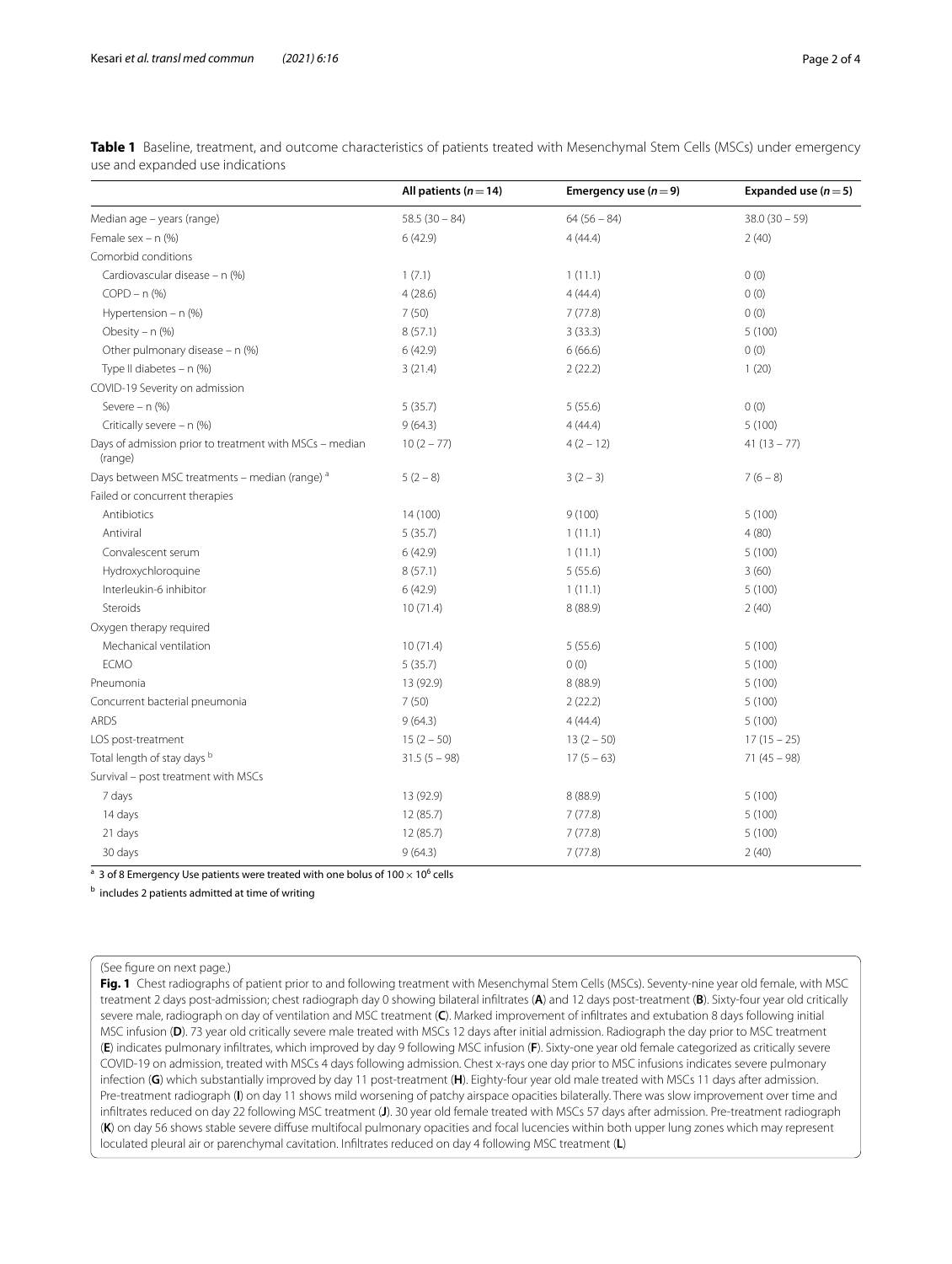